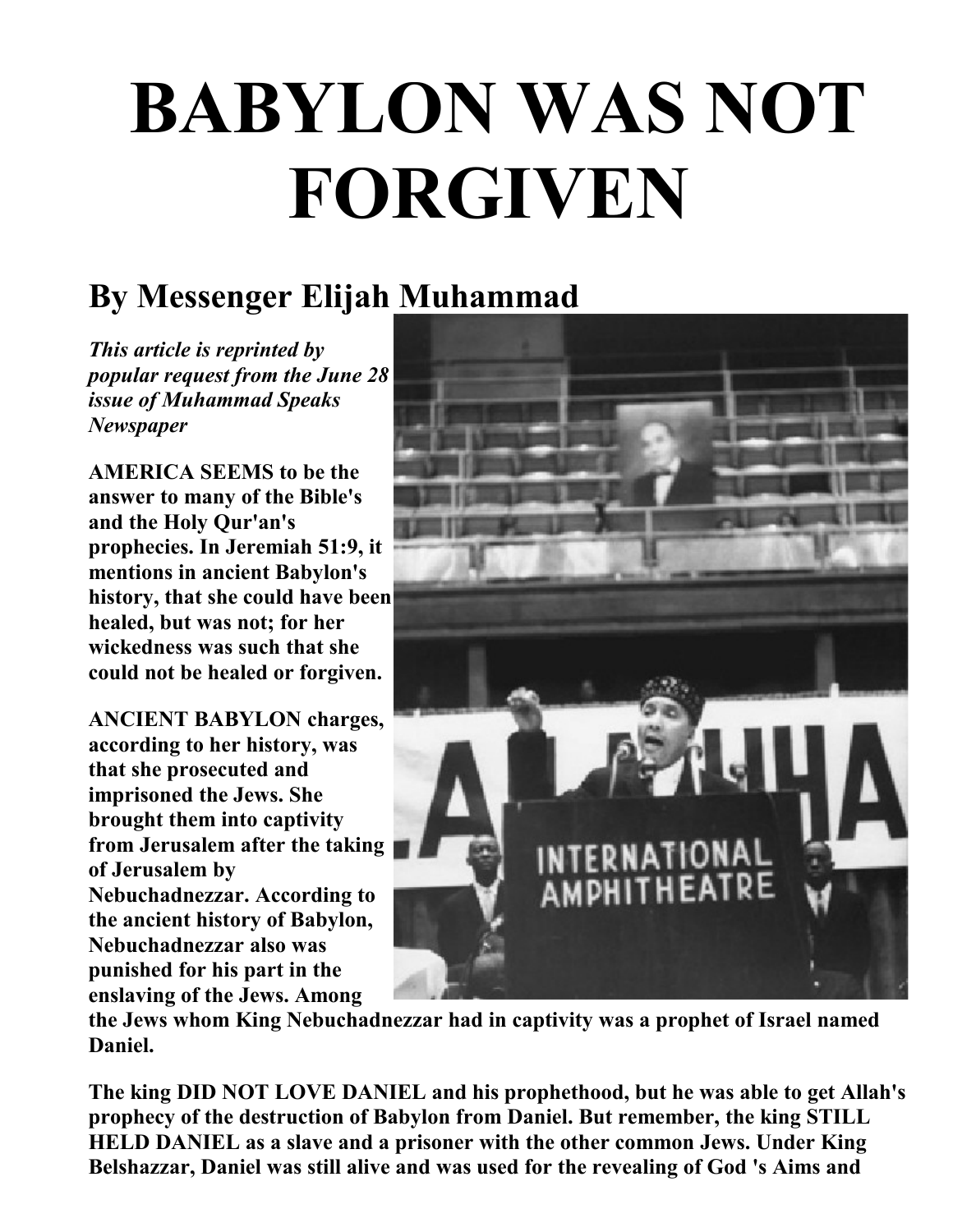**Purposes against Babylon.** 

**AFTER STUDYING the destruction of ancient Babylon, under these two kings, we have a very good graphic picture pointing to a future, cities and country. The words "she could have been healed, but she was not healed " does not say why she was not healed. Was there a possible chance of the Babylonians being forgiven for the evils done to the Jews and the sacking of Jerusalem and the destruction of their temples, and the bringing out of her temples, sacred vessels to use for sport under Belshazzar's reign?** 

**COULD THIS CRIME be forgiven of the Babylonians? And if she was not forgiven while she could have been what does this teach us? Is it not that the history of ancient Babylon's evils not being forgiven a sign that a future people's evil, of an enslavement of God's people (the American so-called Negro), will not be forgiven? Yet, there may be a chance that they be forgiven, as Babylon had, but they will not do that which God desires they do, that He may pardon them and forgive them and prolong their time.** 

**The Revelations of John prophecies that THEY REPENTED NOT of their evil deeds and blasphemed the very Name of God (Revelations 16:9). THEREFORE, when a man is guilty of a very great evil done against the cause of God and His people, he cannot be forgiven unless he seeks forgiveness himself. We see this in the working of the fall of America today. I say fall, for most surely this is the Divine fall of America: as it was of ancient Babylon for their evils done to the Jews.** 

**AMERICA DOES NOT want to repent of her evil done to her Black slaves even to this late day. I have given her a right chance on the back page of this paper. But she does not want to do justice by her free slaves to get an extension of time from Allah.** 

**SHE SHOULD FREE the slaves, indeed. the ignorant ones want to stay with her just because they are too lazy to accept their own responsibilities.They are too much in love with the un-like of white people who have attracted them to such an extent that they have become a charm, and they want to remain with their white masters even if they are just given food and shelter.This type of people are not wanted by any nation. No nation wants slaves on the basis of taking the responsibility to care for them, when they can care for themselves! The America Black once-slaves for 400 years have now become a free proud slave, and a lover of the children of the once slave-masters.**

**THE REFUSAL of white America to do something about justice for her so-called free slaves is bringing her into the same type of Judgment that God brought upon ancient Babylon..Jeremiah 51:45 makes mention of a warning to the people of God to flee out of Babylon.Could this be referring to the captive Jews in ancient Babylon?**

**If God called the ancient Jews His people it was for a sign of a future people-the socalled Negro-that He would choose to call His people.** 

**THE BLACK PEOPLE in America today are called by God Himself, His Chosen People; the Black once-slaves, Chosen for Himself to build a new government based**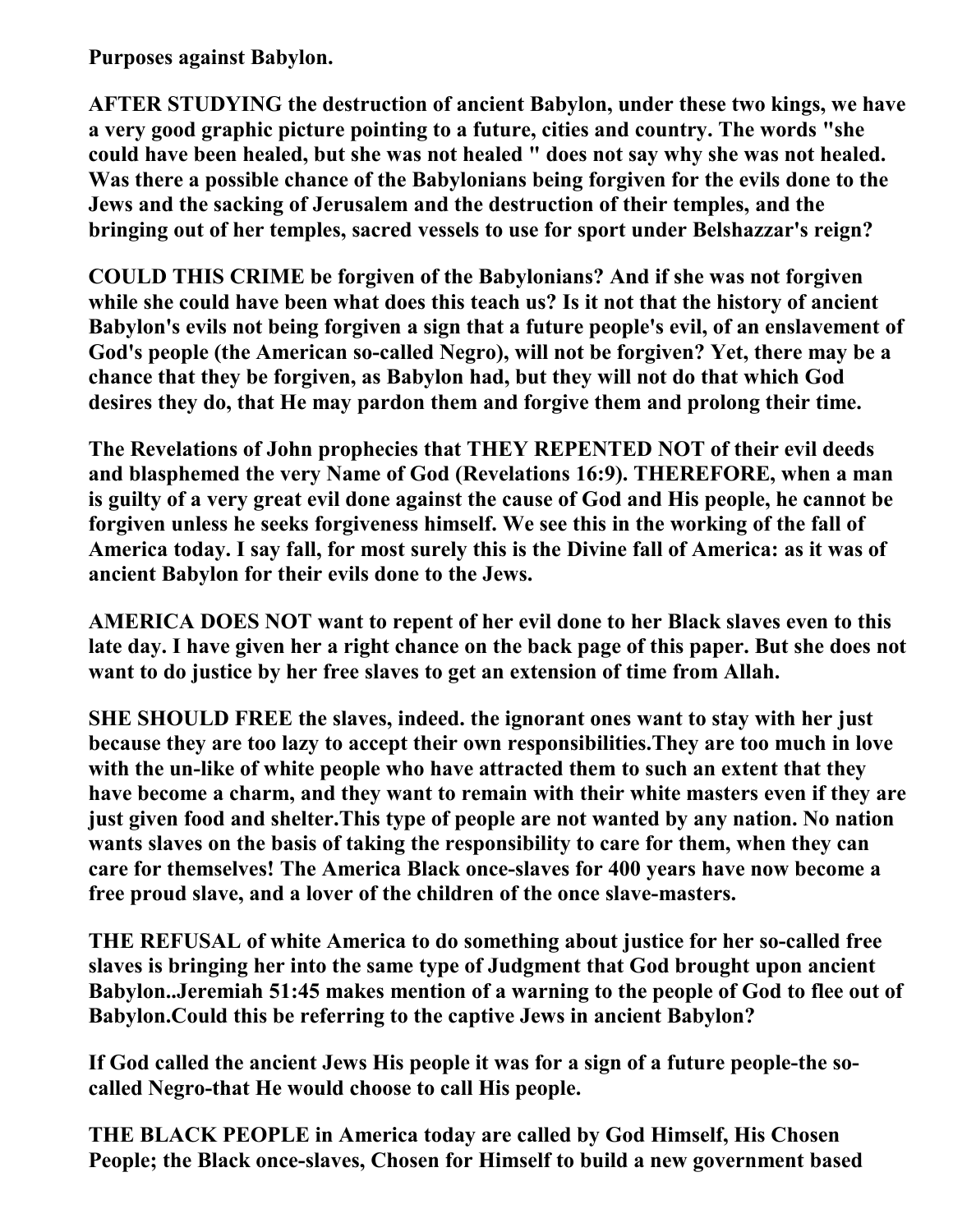**upon Truth, Freedom, Justice and Equality. This type of government is to live forever and never to be removed from the people, according to Daniel's prophecy of a Kingdom of God set up in the last days, the governing of which will not be left to the people: GOD HIMSELF will be the head and the ruler. In ancient Babylon's history, the enslaved Jews were ordered to flee out of the midst of her, and be delivered, every man his soul from the fierce anger of the Lord (Jeremiah 51:45).** 

**THE LAST BOOK of the Bible, the Revelations of John 18:4, makes this a little clearer. Both prophecies are similar but the one in Revelations is warning a people to flee out of Babylon that they "be not partakers of the sins" of Babylon's people and receive not of her plagues. This shows that God is going to plague Babylon, and the His people should not suffer the Divine plagues sent upon Babylon. they are ordered to flee out of her (Jeremiah 51:45). This is a prophecy of a future Babylon, similar to the ancient Babylon under the rule of Nebuchadnezzar, and Belshazzar. The history of these two ancient kings of ancient Babylon teaches us that they held slaves who were trying to serve the right God.** 

**AS IT IS WRITTEN of Allah , in the person of Master Fard Muhammad to whom Praises are de forever, that He would be very angry on His coming to the deliverance of the Lost and Found members of His people (Black people) from a 400 year - old enemy who has never shown them anything but evil, murder and death. And as I know to be the truth, Allah desires nothing more than Freedom, Justice, and Equality for we,the once Lost and now Found, Black members of our Nation, the Original Black Nation of the Earth. America now is at war with God through God's people (the so-called Negro).** 

**The confusion, and the plagues of the country with disasters one after another are DIVINE RETALIATIONS against white America's evil doing and intentions ; against her evil deceitful way of deceiving them by showing false friendship and even opening her homes to integrate the people of God with them, who by nature are different or foreign to them. The white man has poisoned out people's (Black) minds so thoroughly that our people fight against their own God and salvation for favoritism of their open enemies.** 

**THE CALL OF ISLAM, the True Religion of God, to we the once-slaves of America is the same call, for us to flee out of the America way of life and doings of evil to save our lives from Divine destruction of a non-repentive enemy (Jeremiah 51:45).** 

**DIVINE PLAGUES and foreign wars are now destroying the American standards of life and money for her deceitful filthy temptations, now being played on her once-slaves, and the world, to make the once-slave an enemy of his God and his own salvation -- by taking part with them against the aims and purpose of Allah (to set this so-called Negro in heaven while they live). America is mentioned in Isaiah 47:1 as a virgin daughter" of ancient Babylon's people and history. As we all know, America is the last, the greatest, the richest and most powerful people of the European white nations. But now she is falling and the prophet Isaiah says: "Come and sit down in the dust, humble yourself for you are no more called delicate."**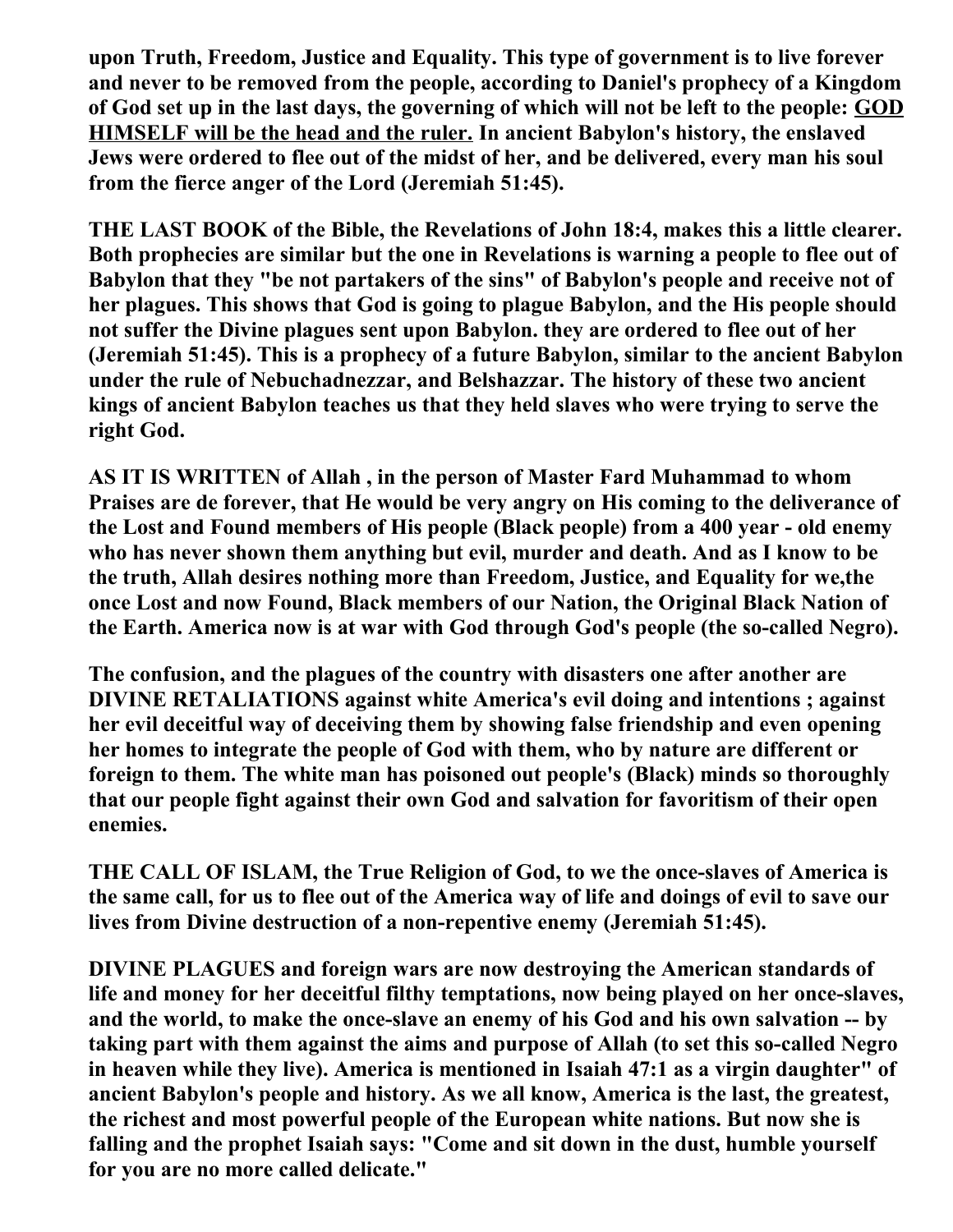**THE FILTHY DISPLAY of white Christian American people, walking around half nude and sitting before their pastors in their churches with dresses half way to their thighs for the pastors to stare at their nude forms -- the pastors should be standing at the door telling such disgracefully dressed persons that he preaches the Word of God and that God warns us to be clean, both INTERNALLY AND EXTERNALLY, as well, and that we should not tempt the nations to do evil and filth. But the pastor opens his church doors and is happy to have them in rows sitting before his eyes, knowing that this is against the teachings of God and turning his house of God into the worship of filth and evil,. Can the church survive?** 

**Can Christianity survive these days of DIVINE JUDGMENT against America? The Revelations say in a prophecy relating to America that she had in her a "hold for every foul spirit, and a cage of every unclean and hateful bird" (Revelations 18:2).** 

**ALL HATEFUL PEOPLE have a haven in America. All filthy and unclean people have a high place in America. Though the scientist and scholars of the religion of Christianity know these words to be true, they desire yet to see the already made:blind,deaf, and dumb so-called Negro go to their doom with them. But they tempt the so-called Negro, since the scientist and scholars are evil by nature.The Holy Qur'an teaches that they only lead you to filth and evil. This is so perfectly manifested today in America among its people ruled by the white man.The very conscience of an individual knows that these things we see today,of evil , are not accepted by God.** 

**THE DESIRE to marry and integrate among people whom God has made to be HIS AND OUR enemies is beyond one's imagination. Jeremiah 51:46 prophesies of violence in the midst of Babylon (a future Babylon) --- ruler against ruler. Is not this true in America today ? Her whole land (people) should be confounded" (Jeremiah 51:47). Is this not true of the America Government and people today? They are fast becoming confounded. "And all of her slain shall fall in the midst of her" (Jeremiah 51::47)**

**EVERY HOUR in the day and night people are being murdered and killed in America, throughout her cities and highways. Murdering and killing is the order of the today in America.It mentions that God used a destroying wind (Jeremiah 51:1) against those who opposed His Purpose and Aims. Is not it true that day and night somewhere in America there are destructive tornadoes and storms, destroying the property and lives of America?** 

**AS GOD HAS SAID that He Laid a Snare for ancient Babylon (Jeremiah 50:24) and ancient Babylon was taken in that snare, so it is in America.Go to "sleep" to the reality of the judgment of America if you want to be caught in the snare; for America's judgment is a repetition of ancient Babylon's judgment. Long before America ever thought that she should repent of her evil done to her slaves; or reject repentance --- God hath set the snare to catch America.** 

**AMERICA IS NOW in the same snare that God set for ancient Babylon. Will America repent that she should healed or shell she ignore it ? Babylon could have been heald, but**